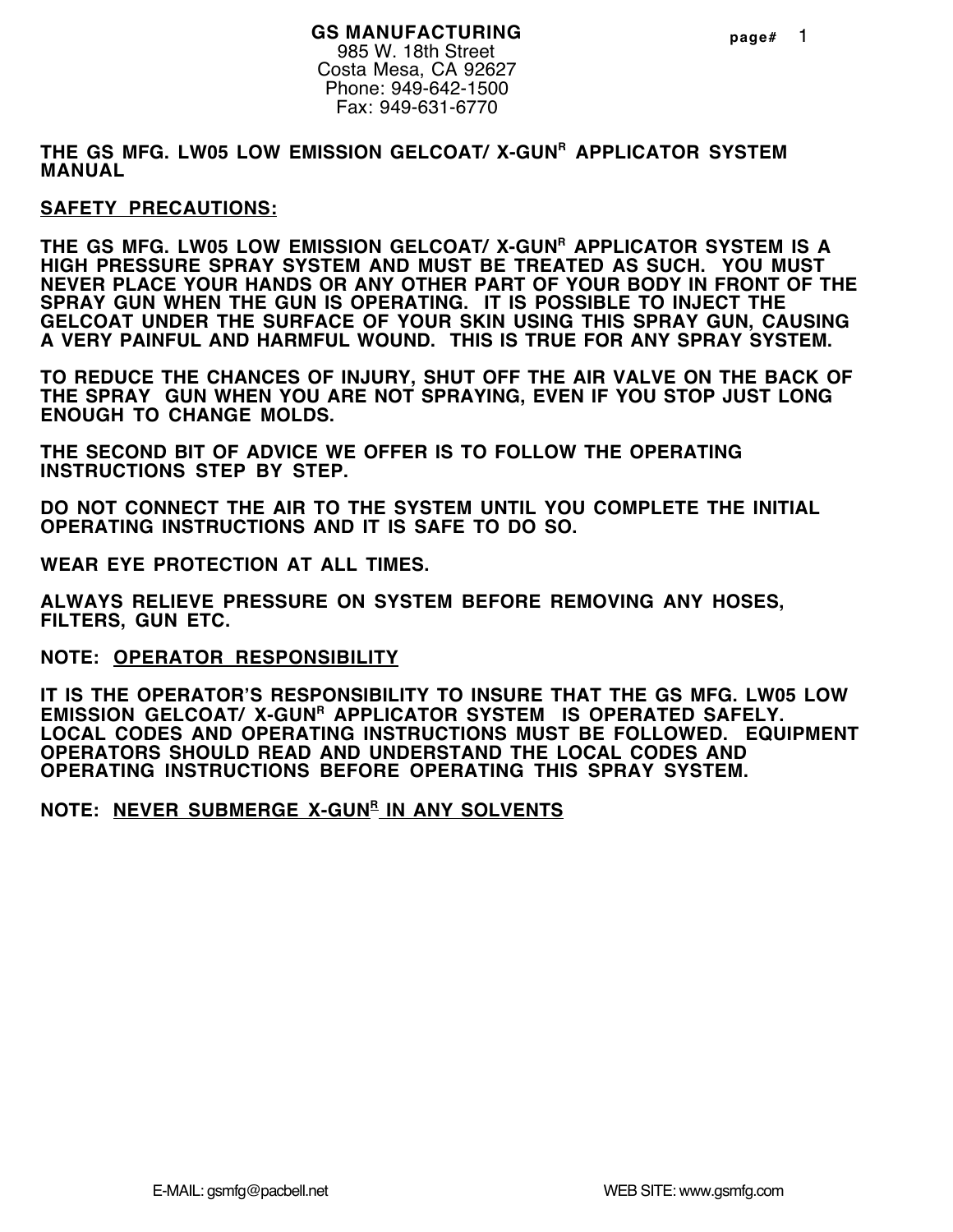The LW05 gelcoat system you have selected is at the forefront of low emission two component spraying system technology. Yet it is the easiest to use in the shop.

The most impressive feature is the X-GUN<sup>R</sup> spray gun itself. This is a lightweight gun with an operator friendly air trigger. The gun is CNC machined from solid aluminum. The gun is a well-balanced piece of machinery that is simplicity in itself.

Each GS Manufacturing LWA05 gelcoat system is thoroughly pressure checked using dibutyl phthalate on the gelcoat side and water on the catalyst side. The purpose of this quality control procedure is to insure that all the components of your system function properly and that there are no leaks in the system. Because of this quality control procedure it is mandatory to follow the operating instructions step by step.

# **THE SPRAYING SYSTEM**

**The spray gun consists of a machined aluminum body with totally independent gelcoat and catalyst passages, each of which is terminated with a fluid valve at the spray head of the gun. These valves are opened using a unique dual rack and pinion design actuated by the air cylinder which provides fluid shut-off when the gun is not in operation. The valves are simultaneously operated by the air trigger assembly.**

**A pin aligned tip plate is attached at the outlet of the spray gun. This plate holds the fluid spray tip which determines the respective fluid spray patterns, as well as the flow rates of gelcoat and catalyst sprayed. Under normal conditions this tip plate is the only part of the gun you will have to remove and disassemble for cleaning.**

**THERE IS AN AIR SHUT OFF VALVE AT THE REAR OF THE GUN. THIS VALVE IS THERE FOR YOUR PROTECTION. WHEN THE GUN IS NOT BEING USED, THE VALVE SHOULD BE IN THE OFF POSITION.**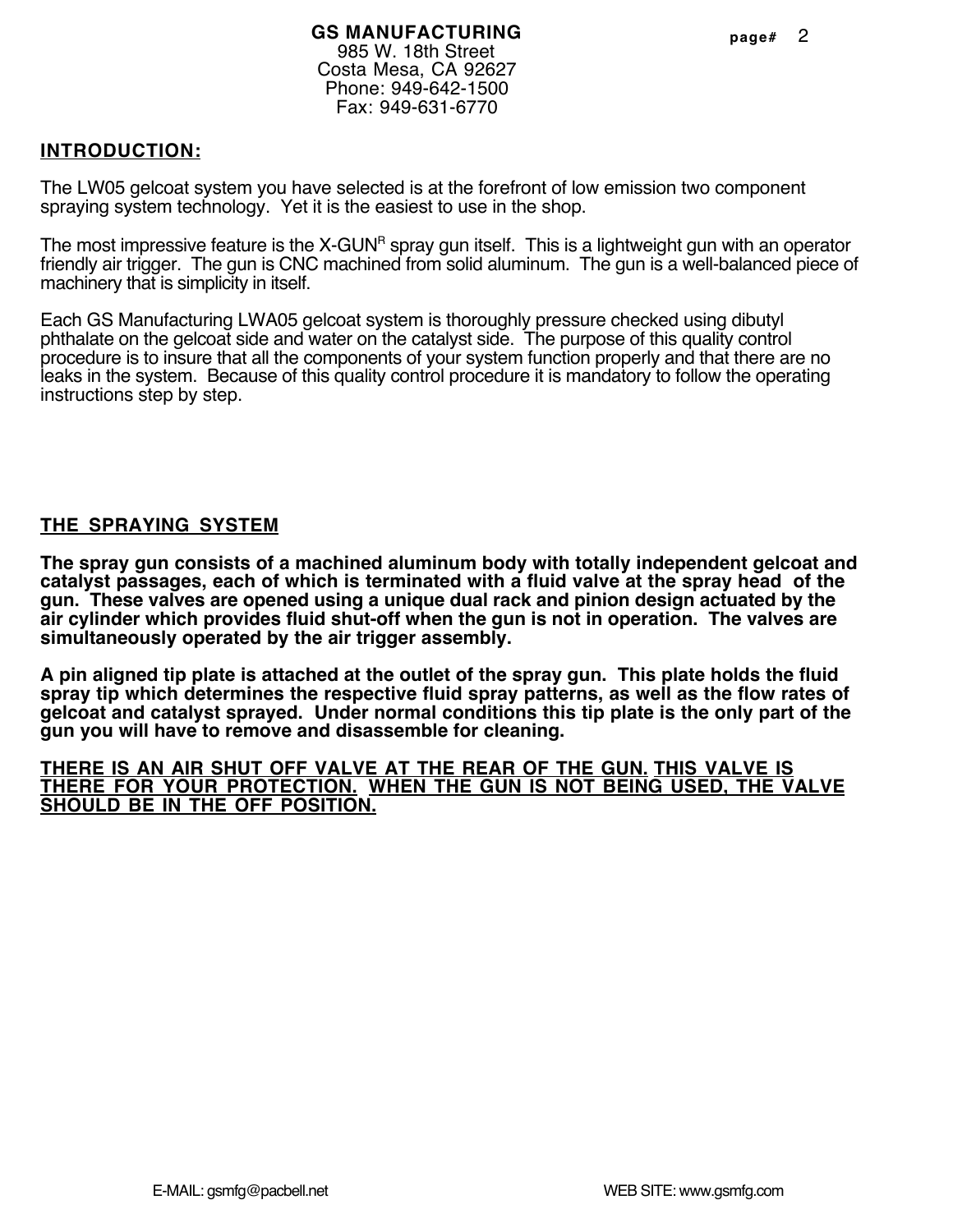#### **GS MANUFACTURING** 985 W. 18th Street Costa Mesa, CA 92627 Phone: 949-642-1500 Fax: 949-631-6770

# **SYSTEM ASSEMBLY**

1. This system is disassembled for shipping, requiring some assembly. Simply attach hoses to corresponding fittings. Each hose fitting is a different size and will only go on one way.

2. Mount the slave arm and cataylyst pump to material pump using the nuts and bolts supplied.

3. Attach catalyst siphon hoses to pump making sure hose with filter screen is attached to the fitting on the bottom of the catalyst pump.

4. Attach the material siphon hose to the fitting on the bottom of the material pump.

5. Make sure all hose connections are secure before loading and priming the unit.

**AIR REQUIREMENT:** 100 + PSI @ 10-15 CFM

### **INITIAL START-UP/ PRIMING OF PUMPS**

### 1. **GELCOAT:**

 Mount the unit on a 5 gallon pail or install the siphon hose/ screen assembly into the pail or drum. Add dibutyl phthalate to the oil cup reservoir located on the fluid section of the material pump.

- 2. **CATALYST:**
	- Pail mounted: Fill quart bottle.

Cart or wall mounted: Siphons from original container.

3. **AIR:**

Turn all air regulators to zero (counter-clockwise) before connecting the air supply.

4. Connect the air supply to the system.

# **PRIMING THE GEL AND CATALYST PUMPS**

1. Remove the X303 fluid cap assembly from front of gun by unscrewing X304-07 retaining ring.

2. Remove the pin (on top of the gel pump) that connects the slave arm to the slave shaft out of the top of the gel pump motor. Pull the arm to the side--away from the slave shaft.

3. While holding the trigger on the gun open, aim into a disposable container and slowly turn the knob on the air regulator to the pump clockwise until the pump starts to stroke. Pump gelcoat through the pump, hoses and gun until you have a solid stream of gel out of the gun. (No air in the gel). Once all air is purged out of the system release trigger and shut off safety valve on back of gun.

4. Wipe the face of the gun clean.

5. Remove the stainless steel catalyst hose from the gun.

6. Using short strokes, pump the catalyst arm to fill the catalyst hose. Continue until you have a solid stream of catalyst out of the hose.

7. Reconnect the MEKP Hose to the gun.

8. Pump the arm by hand until 20 - 30 PSI shows on the catalyst gauge. Replace S110 pin to connect slave arm to the air motor. The fluid pressure on the catalyst pump will stabilize at approximately 20 psi. once spraying begins.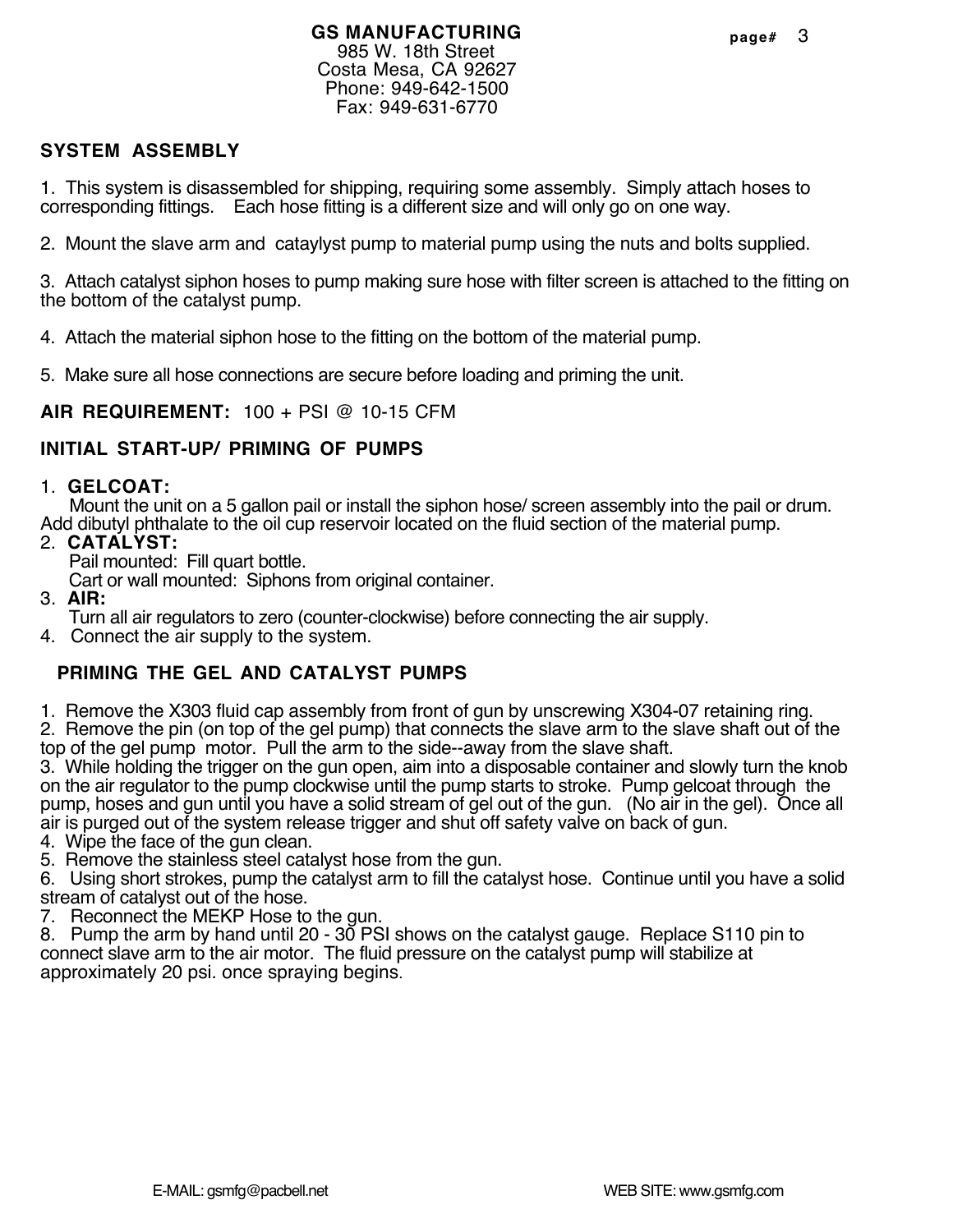### **Continued**

9. Install the X303 fluid cap assembly and X304-07 retaining ring making sure the face of X300-07 fluid plate is clean. Always apply a petroleum based lubricant to the O-rings on the X303 fluid cap assembly and to the threads on the X300-07 fluid plate for easy disassembly

### **OPERATION/ SPRAY PATTERN ADJUSTMENT**

#### 1. **VERY IMPORTANT- NEVER OPERATE GUN WITHOUT HAVING 20 PSI. OF CATALYST ATOMIZING AIR FLOWING THRU THE GUN.**

2. Turn the knob on the cataylyst atomizing air regulator clockwise until the guage reads 20 psi. Air should be flowing out of the catalyst nozzle on the side of the X303 fluid cap. This air breaks up the catalyst into a fine mist and should remain on at all times.

3. Turn the knob on the shaping air regulator clockwise until the guage reads between 15-20 psi. Air should be flowing from the series of holes around the X301 fluid tip. This air breaks up the tails in the spray pattern and should remain on at all times.

4. Adjust the material pump air regulator high enough to create a solid fan of gel. Excessive pump pressure will create unwanted overspray and emissions. The lowest level of emissinons will be achieved by having the gun apply an acceptable spray pattern at the lowest pressure on the pump and shaping air regulators. The air regulator settings in this manual are starting points, it is up to you to fine tune these settings to achieve the lowest possible emissions. The pressure required for a good gel fan depends on the temperature and viscosity of the gelcoat. Contact your material supplier to find the optimum temperature in which to apply the gelcoat. It may be necessary to heat the gelcoat before applying. Normal range of pressure during spraying is a 40 - 80 psi reading on the material pump regulator. The catalyst pressure will stabilize at approximately 20 psi.

5. Make a test for gel time.

6. Move the MEKP pump on the slave arm to increase (closer to the gel pump) or decrease the MEKP flow. Always move the top and bottom pins when relocating the MEKP pump.